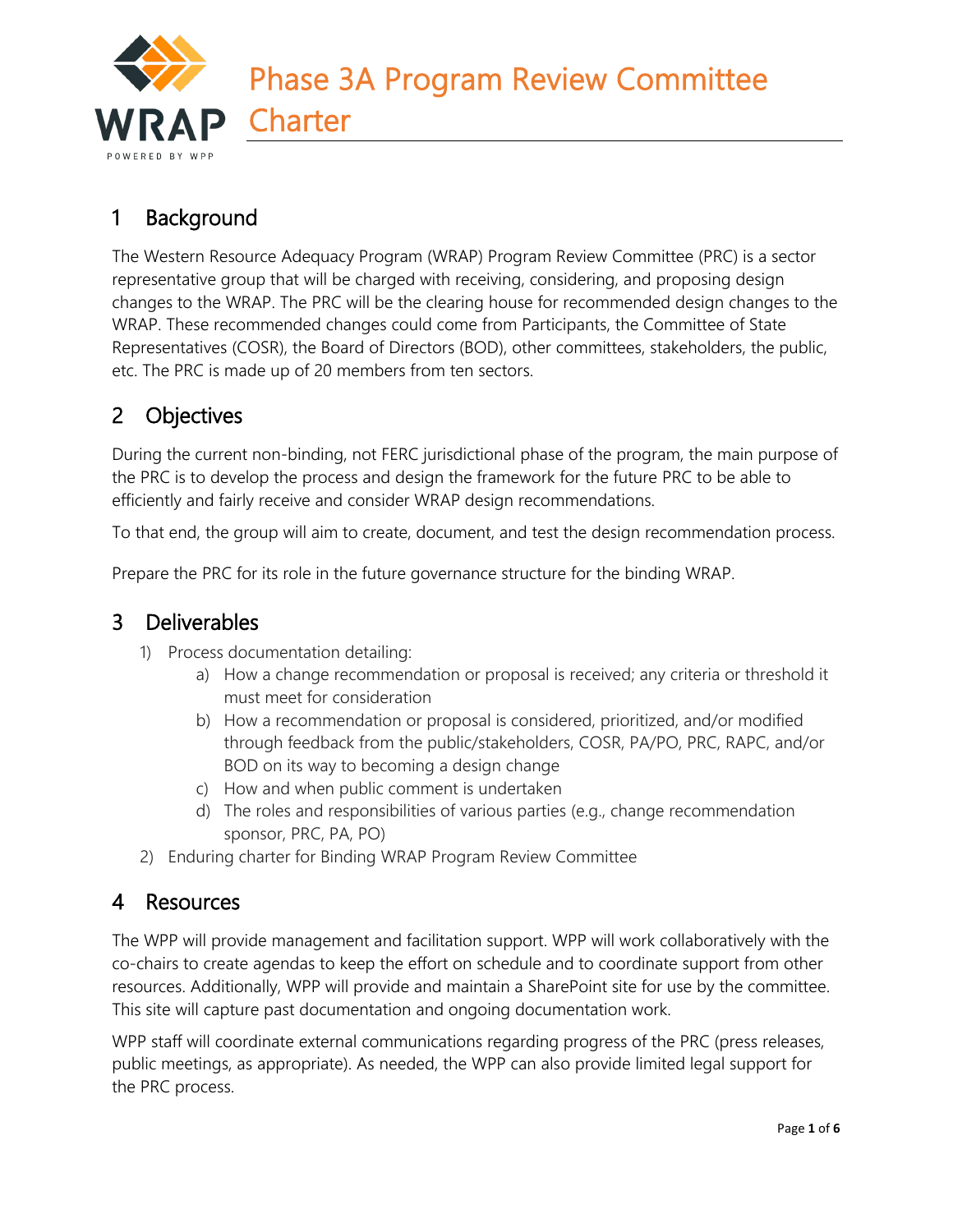

## 5 Procedures

#### Meetings

PRC meetings will be held biweekly on Wednesdays from 9-10am pacific time. As needed, these meetings will be extended to 90 or 120 minutes with at least one week of notice. Additional or replacement meetings may also be required with advance notice. Meeting dates will be noticed at least 5 days in advance on the WPP website. Co-Chairs may call special meetings that will be noticed in advance on the WPP website as soon as possible (may be noticed less than 5 days in advance).

Meetings will be open to the public. Public can attend in listen only mode; the Co-Chairs have the discretion to allow public comment at PRC meetings if time allows, however, PRC members will have priority for discussion. The PRC will accept written comments, which will be posted to the WPP website. The PRC will take written comments under advisement but will not issue direct responses to comments. The PRC may schedule time in the agenda for public comment as necessary.

Co-Chairs may close discussion of some agenda items to the public if good cause exists; this is anticipated to be an uncommon occurrence. Prior to closing part of an open session, Co-Chairs will announce the purpose and topics discussed in the closed session. No votes will be held in a closed session.

High-level minutes of the meeting will be posted to the WPP website, along with meeting materials. Minutes will include topics discussed and decisions reached. Once the PRC begins to test the revision request process, recordings of meetings will also be posted.

The PRC will revisit whether to allow greater public participation in meetings prior to testing the revision request process.

### Quorum

The quorum for a meeting of the PRC shall require presence of at least six of the ten sectors. Presence means that for sectors with 4 seats, presence of at least 3 out of 4 representatives and for sectors with 2 seats, presence of at least 2 out of 2 representatives

A lesser number may adjourn the meeting to a later time.

The PRC will revisit this threshold by the end of July. Changes will be made if needed.

#### Representative Term Minimum

Current PRC representatives are highly encouraged to serve though Dec 31<sup>st</sup>, 2022.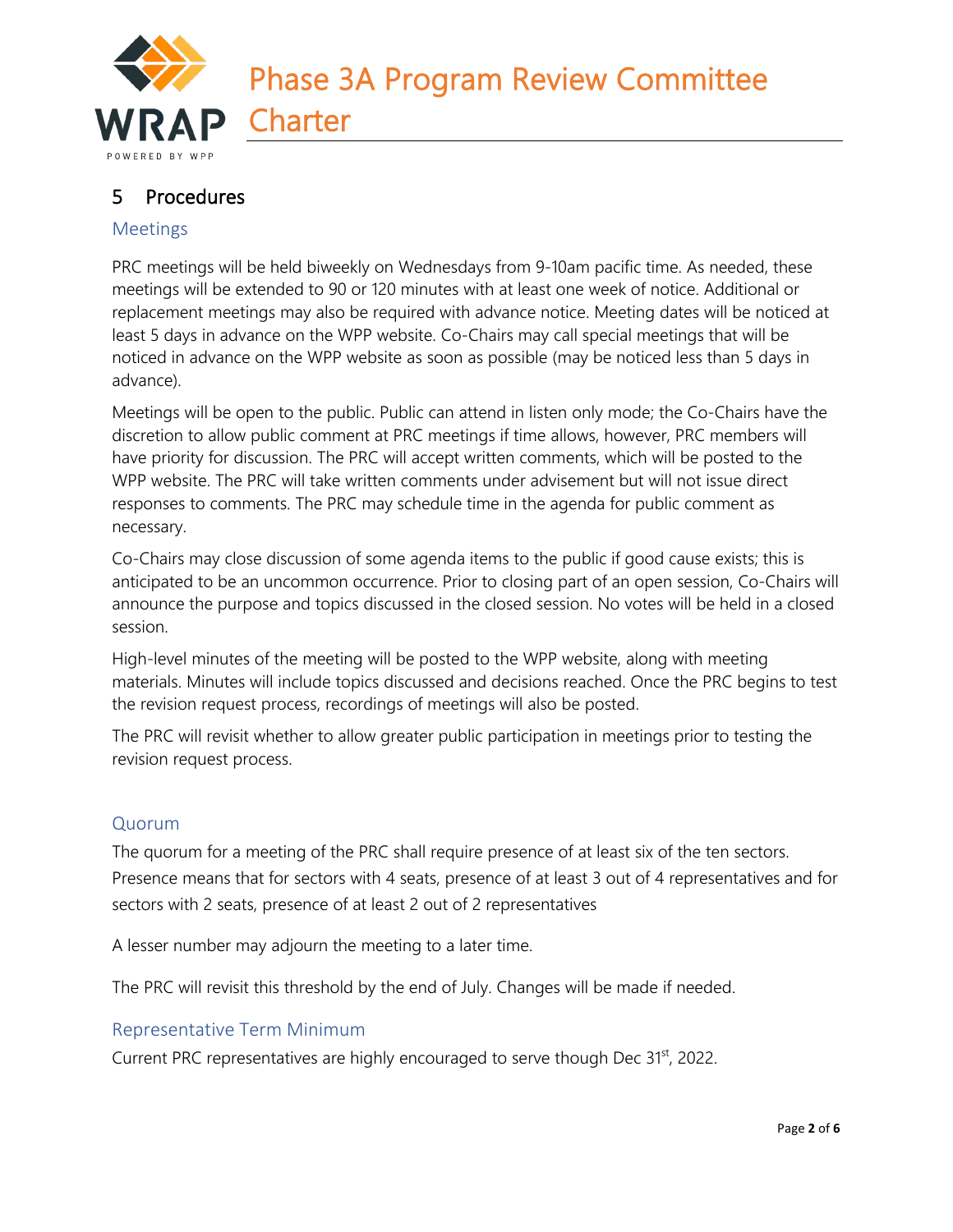

### Co-Chairs

The duties of the co-chairs will include:

- 1. Development of meeting agendas
- 2. Facilitation of meetings, ensuring committee members are given time to speak and contribute as appropriate, discretion to allow public comment
- 3. Conducting any formal votes as needed
- 4. Working to ensure that meeting and committee objectives are achieved
- 5. Calling a special meeting outside regular schedule with advance notice
- 6. Closing part of meeting as necessary to discuss sensitive materials.

During the course of discussions and debates, it is recognized that the co-chairs will sometimes need to represent views or considerations particular to their sector. Whenever a co-chair is expressing their particular sector views or considerations, they will note this to the committee.

The co-chairs will be supported by WPP staff to fulfill their duties.

#### Decision Making

The PRC will strive for and will act on the consensus of its members, where consensus means that all participants can "live with" the decision. However, in the event consensus cannot be obtained, voting procedures will be utilized. Voting will be by sector. For any vote to move forward, the following rules apply:

- − At least six of the sectors enumerated below must approve in order for the PRC to be considered to be in favor of the action
- − For sectors with 4 seats, 3 out of 4 representatives must approve in order for the sector to be considered to be in favor of the action
- − For sectors with 2 seats, 2 out of 2 representatives must approve in order for the sector to be considered to be in favor of the action
- − If a vote is taken during the design revision process trial run (i.e., consensus is not reached) and an item is passed, the PRC will write up a minority write up to accompany the approved item.

#### Alternates and proxy voting

There will be one alternate per representative. Official representative must provide at least 24 hours' notice to chair/co-chairs that the alternates will be attending (similar to WECC model). If alternates attend meetings regularly to ensure they are up to speed when asked to fill in for their representative, they are in listening-only mode when not filling in. Proxy voting allowed; reps can give their proxy to an alternate or to a fellow PRC member by notifying that individual and the chair/cochairs with 24-hours' notice, indicating the intent and for which vote(s) and/or dates the proxy is given.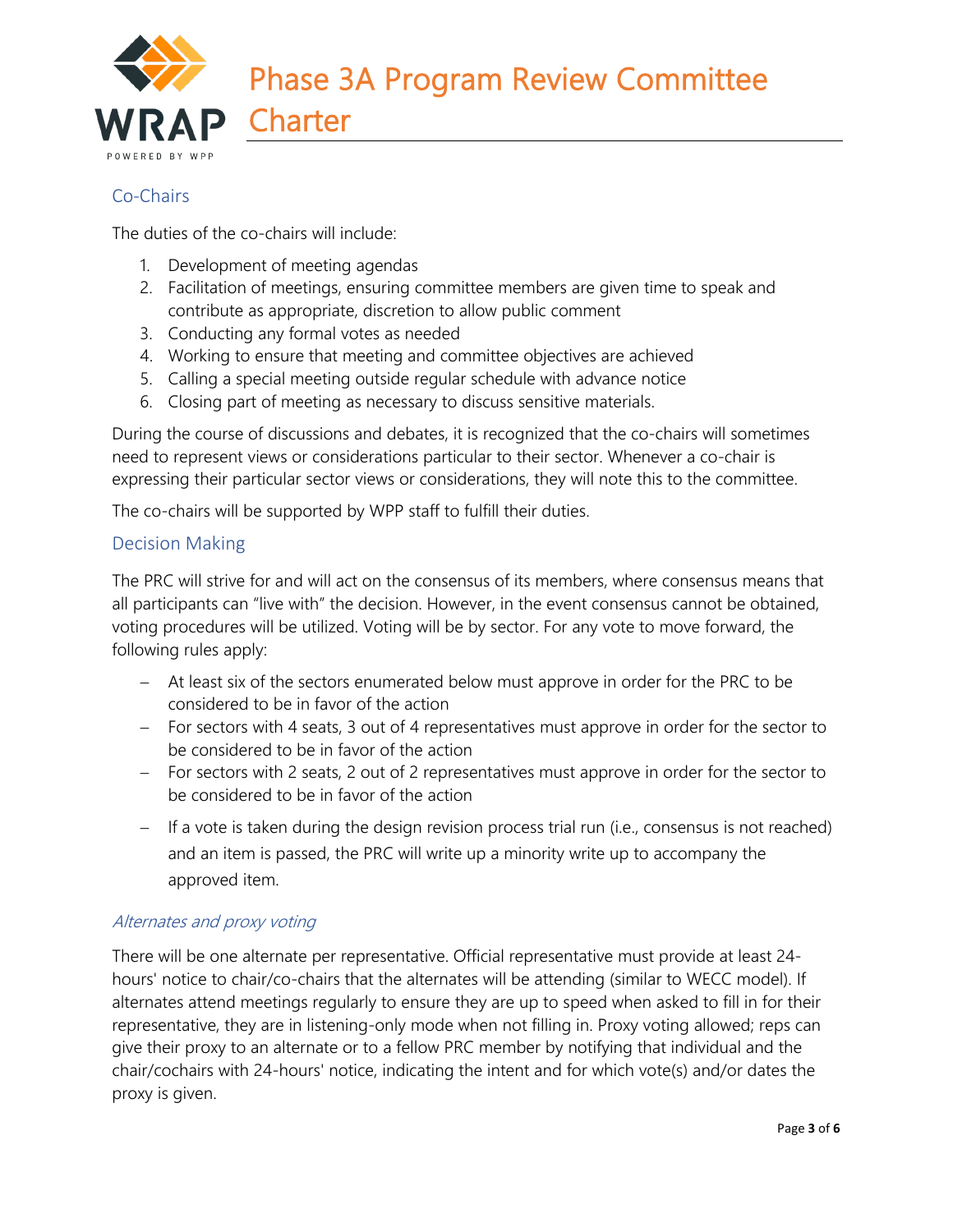

− In the event that a sector representative resigns the designated alternate will act as the interim representative in place of the resignee until another representative is selected by the respective sector. The resignee will inform their sector that designation of a new WRAP PRC representative is necessary at the time of resignation.

### Working together (principles of engagement)

PRC representatives will strive to represent their respective sectors while working in the best interest of the region. A spirit of collaboration will govern discussions, and the PRC will strive to manage cordially through conflicts and differences of opinion. Consistent attendance and engagement at PRC meetings by the identified PRC representative are critical.

The PRC may make use of sub-groups as needed; however, all final approvals and decisions of the PRC will be via at least quorum committee participation.

### 6 Communications

| <b>Project Management</b><br>Team and Co-Chair | The co-chairs will work with the WPP PM team on routine logistical<br><i>issues</i>                                                                                                                                                                                                                       |
|------------------------------------------------|-----------------------------------------------------------------------------------------------------------------------------------------------------------------------------------------------------------------------------------------------------------------------------------------------------------|
| PRC reps to their<br>sectors                   | It is the responsibility of the sector representatives to provide two-way<br>communication between their sectors and the PRC to ensure accurate<br>representation of the sectors' needs and concerns. Such communications<br>will be consistent with any PRC confidentiality expectations                 |
| Amongst PRC reps                               | Communications among the PRC representatives are encouraged as<br>appropriate; all issues coming before the PRC for decision should be<br>discussed in the full PRC forum.<br>The PRC will strive to perform most of its discussions in its meetings but<br>may make use of email dialogue as appropriate |

## 7 Schedule

April – August 2022 – Develop documentation how an idea becomes a proposal and process documentation for how a proposal progresses into a design change

September – December 2022 – Test process that was developed by reviewing a proposed program design change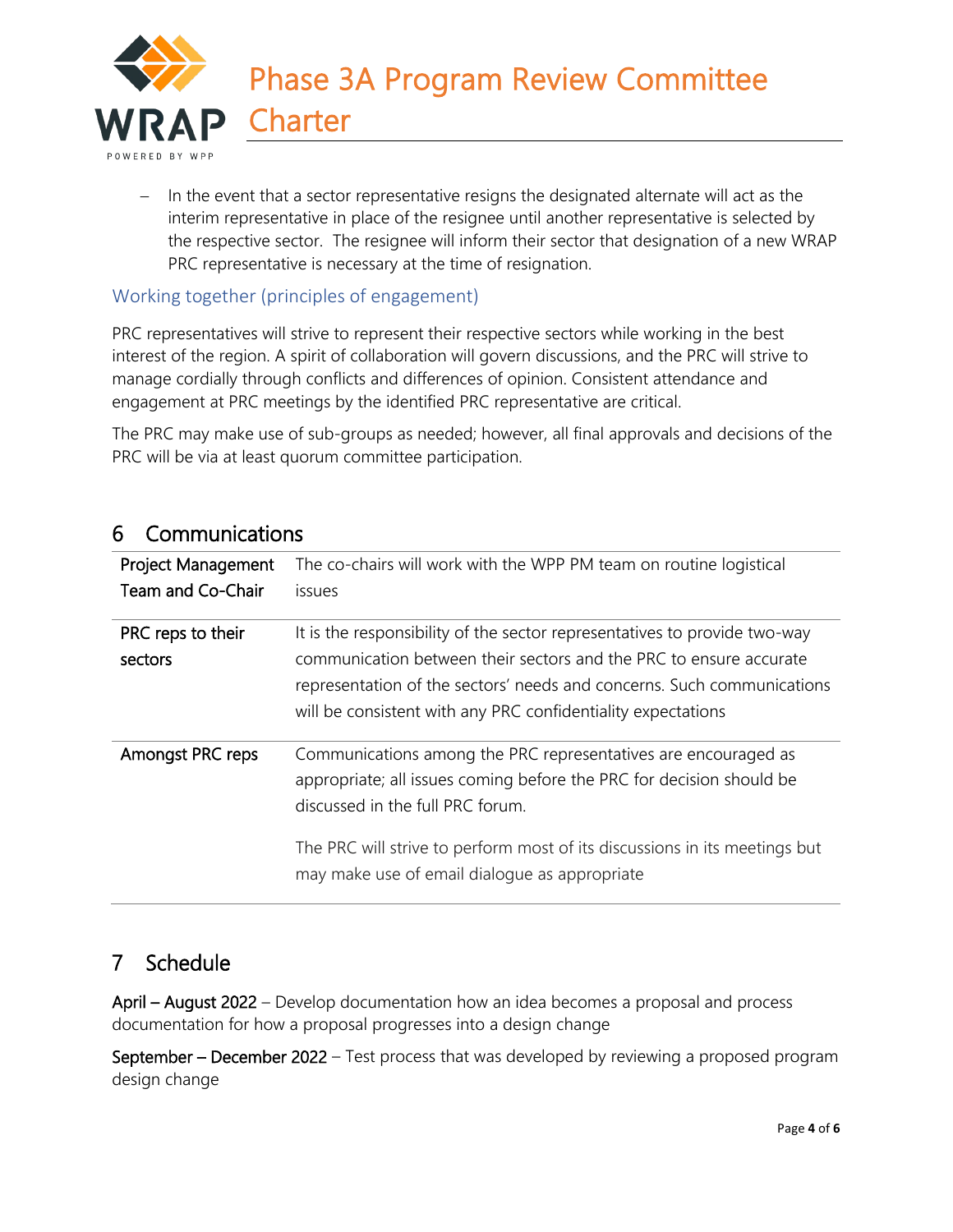Phase 3A Program Review Committee **Charter** RAP BY WPP

### November – December 2022 – Draft enduring Charter

| 8<br>Representatives           |                                                 |
|--------------------------------|-------------------------------------------------|
| Sector                         | Representatives                                 |
| RAPC - IOUs                    | PSE - Phil Haines philip.haines@pse.com         |
|                                | IPC - Camille Christen cchristen@idahopower.com |
|                                | NVE - Ryan Atkins ratkins@nvenergy.com          |
|                                | Powerex - Mike Goodenough                       |
|                                | mike.goodenough@powerex.com                     |
| RAPC - POUs                    | SRP - Barbara Cenalmor                          |
|                                | barbara.cenalmorbruquetas@srpnet.com            |
|                                | Basin Electric - Garrett Schilling              |
|                                | Snohomish - Garrison Marr gbmarr@snopud.com     |
|                                | Tacoma - Ray Johnson crjohnson@cityoftacoma.org |
| RAPC - Participant Retail      | Shell - Ian White ian.d.white@shell.com         |
| Competition LRE                | Calpine - Mark Smith mark.smith@calpine.com     |
| RAPC - Federal Power Marketing | BPA - Jeff Cook jwcook@bpa.gov                  |
| Administration                 | BPA - Rachel Dibble rldibble@bpa.gov            |
| Independent power              | Avangrid Renewables - Andrew Sharer             |
| producers/marketers            | andrew.sharer@avangrid.com                      |
|                                | Invenergy - John Cooper jcooper@invenergy.com   |
| Public interest organizations  | Robin Arnold - robin@renewablenw.org            |
|                                | Fred Huette - fred@nwenergy.org                 |
| Retail customer advocacy group | Wyoming Consumer Advocate - Anna DeMers         |
|                                | anna.demers2@wyo.gov                            |